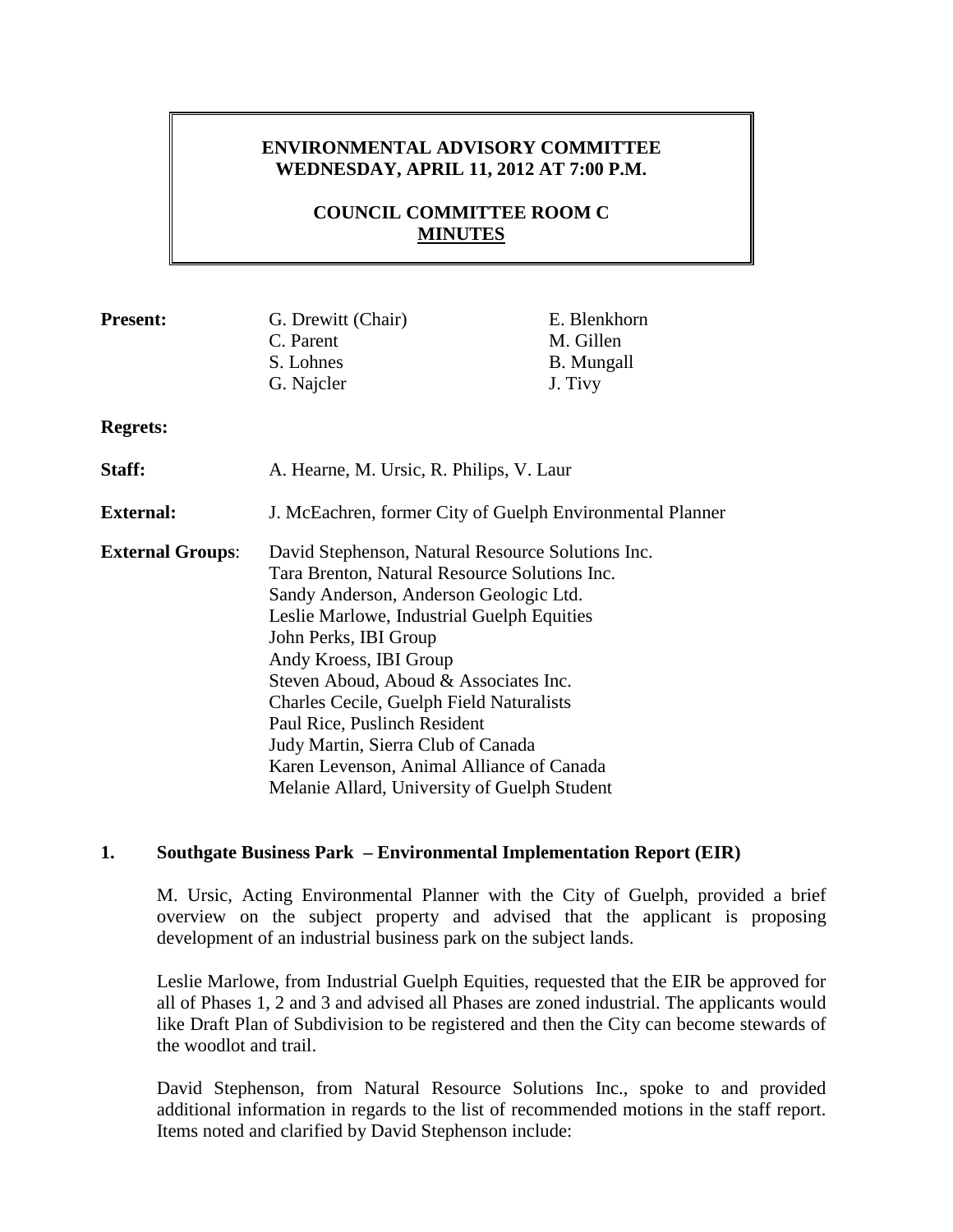#### **Phases 1 and 2**

Tree Inventory:

- Tree compensation numbers are on page 52. The number should be corrected to show 1947 trees.
- Tree inventories do not include the trees removed or planted as it pertains to Maltby.

Pedestrian Trails:

- Clarification in text and mapping in regards to the preferred trail alignment and how it was arrived at will be in consultation with the City.
- **Preferred surface treatment of any trail, particularly narrower trails, through** natural areas will be the City's decision.

Addressing Comments from the GRCA:

 Noted that (2) two was the recommended number of culverts to be installed for wildlife and found that wet culverts were preferred by amphibians.

Monitoring: Noted that monitoring will be revised so that Phases 1 & 2 and Phase 3 will be addressed separately. Monitoring will be done in conjunction with the City.

#### **Phase 3**

In regards to identification of specific corridors for amphibian movement it was reported that monitoring was done in 2010 for 54 consecutive days. It was also noted that there is a substantial amount of east/west connectivity for movement corridors.

General discussion took place and the Environmental Advisory Committee noted the following items:

- A condition of approval should be that Block 1 cannot be severed and be a single user.
- Consider larger CSP culverts under the laneway into Block 1. Timing should be indicated when installed.
- Concerns about trails; realignment outside Block 1, along north side of Phase 2 to be considered.

The floor was opened to delegations.

#### *Delegation:*

Paul Rice, Puslinch resident, provided the following comments on Southgate Business Park – Environmental Implementation Report:

- $\blacksquare$  Block 1 identify amphibian movement corridors
- Move trail to the west of wetlands to not place additional stress on the wildlife and amphibian corridors
- Woodlot management the City needs to undertake its responsibilities
- Light pollution mitigation measures directional lighting should be applied across the site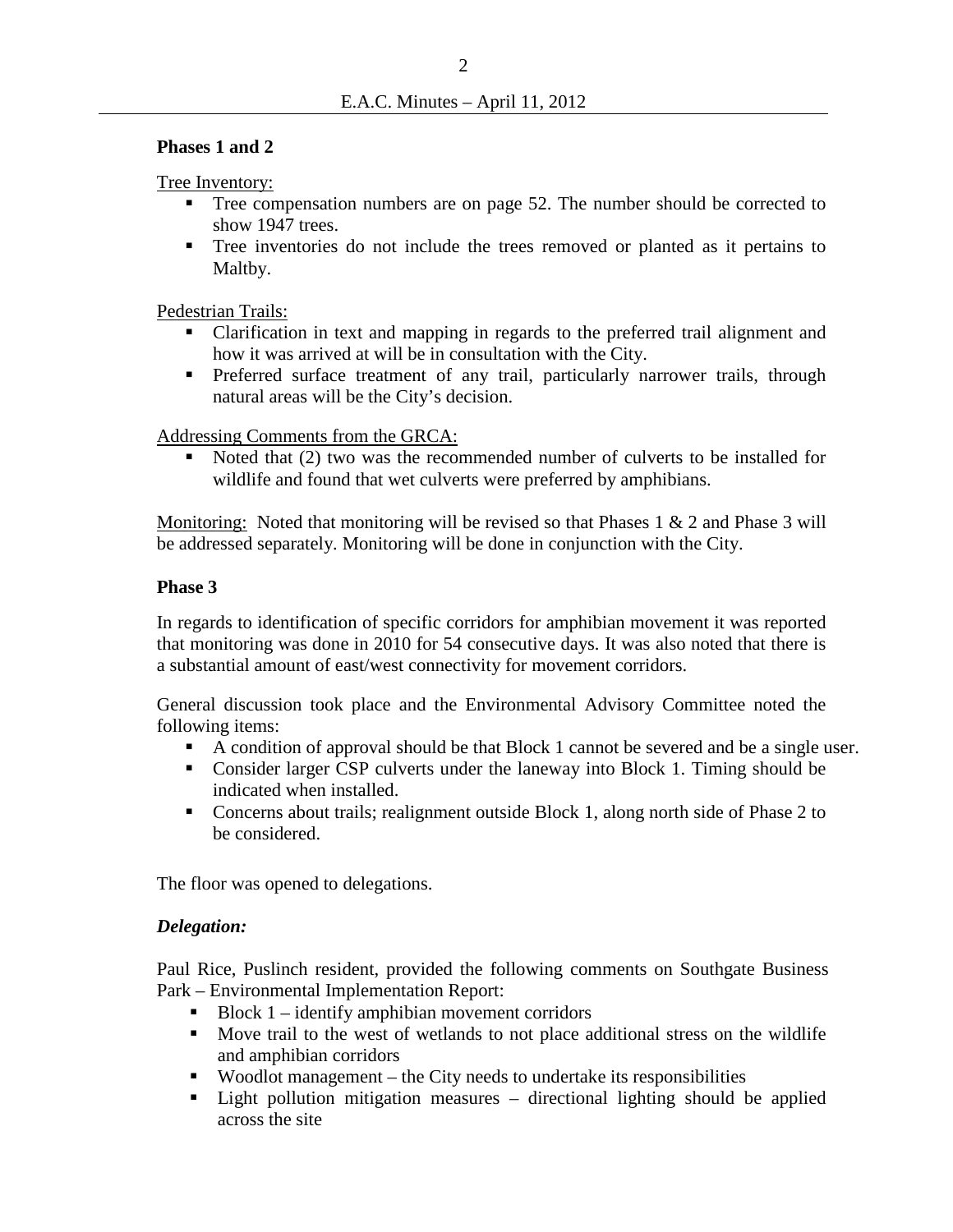- Deicing salts should be banned, not just reduced on Maltby W., Southgate and Street A
- Construction traffic should be directed towards Southgate and away from area residents

#### *Delegation:*

Charles Cecile on behalf of the Guelph Field Naturalists provided the following comments on Southgate Business Park – Environmental Implementation Report:

- Supports deferral of Block 1
- Significant Wildlife Habitat needs further consideration and the EIR needs to identify the animal movement corridors
- The proposed private road into Block 1 needs further consideration; the proposed culverts are inadequate
- $\blacksquare$  Pedestrian trails keep them within Phase 2, west of the wetlands

#### *Delegation:*

Judy Martin on behalf of Sierra Club of Canada provided the following comments on Southgate Business Park – Environmental Implementation Report:

- Supports deferral of Block 1
- Need to fully protect Block 1 for significant wildlife habitat
- **Jefferson Salamander surveys are incomplete**
- The proposed tree replacement ratio falls short of the City's draft guidelines
- Concerns with trail placement need to be placed outside wetland buffers

#### *Delegation:*

Karen Levenson, on behalf of Animal Alliance of Canada provided the following comments on Southgate Business Park – Environmental Implementation Report:

- The protection and conservation plans are inadequate and do not reflect the needs or behaviours of the wildlife in the area
- Need for mammal overpasses and proposed culverts
- No development of roads in Block 1
- <sup>1</sup> 120 metre buffers need to be placed around all ponds and woodlots
- Signage needs to be erected stating that the areas designated as wildlife habitat (wetlands, woodlots and 120 metre buffers) are off limits to human activity
- Walking trails need to be developed outside of all 120 metre buffers and culverts should not open onto trails
- Concrete walls need to be constructed around buildings and parking lots to prevent human/wildlife conflicts
- Development should not be undertaken during migration or breeding season
- Trees designated for removal should be inspected to ensure no wildlife resides within and trees should not be cut down until all wildlife is removed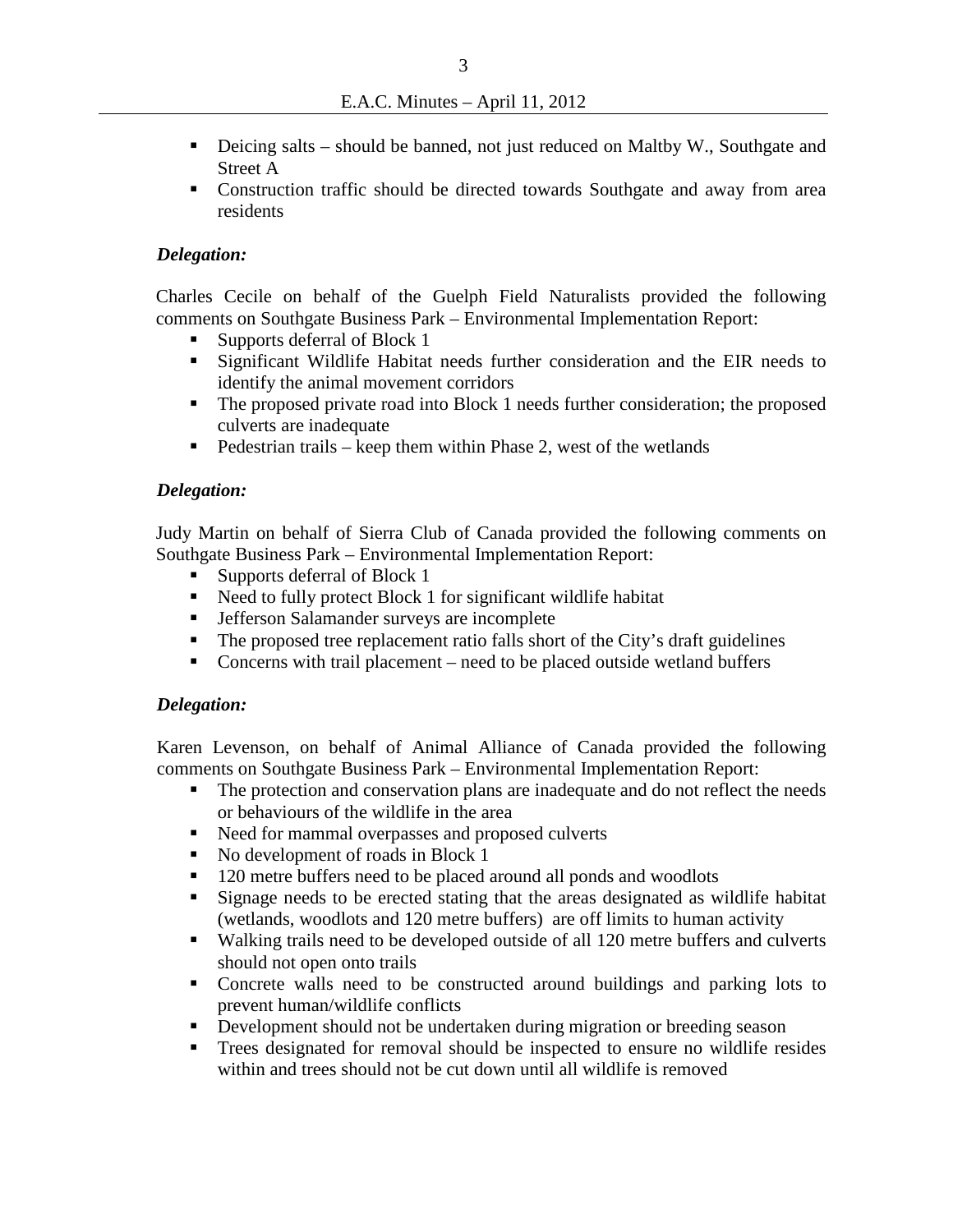### *Delegation:*

Melanie Allard, University of Guelph Student, provided the following comments on Southgate Business Park – Environmental Implementation Report:

- $\blacksquare$  Block 1 movement concerns for amphibians
- Western Chorus Frog is a species of special concern for this site
- There will be animal migration loss due to the creation of laneway in Block 1
- Amphibian numbers recorded during monitoring may be underestimated

General discussion took place and the Environmental Advisory Committee noted the following items:

- Concern that the standard is not being met in regards to Significant Wildlife Habitat and amphibian movement corridors.
- Assessment of potential environmental costs and benefits of a minimum of one alternative development configuration (i.e. lands to be developed versus those to be left undisturbed). This assessment should include consideration of an alternate road access.
- Discussion about the tree replacement ratio expressed by EAC and the Acting Environmental Planner

#### Moved by M. Gillen and seconded by J. Tivy

"That the Environmental Advisory Committee accept all aspects of the Environmental Implementation Report prepared by Natural Resource Solutions Inc. related to Phases 1 and 2 subject to the following conditions:

That an addendum to the EIR be provided that:

- Gives consideration to animal movement across silt fencing during construction;
- Includes tree protection locations and details on all Sediment and Erosion Control/Grading drawings;
- Speaks to the need to integrate LID measures and directional lighting with regard to natural features and residences wherever feasible as development proceeds;
- Explains how the berm works along Maltby will incorporate or interface with existing plantings along Maltby Road;
- **•** Tree Inventory:
	- Provides justification and verification that the tree compensation outlined (Table 6) is consistent with the compensation ratios laid out on page 52.
	- Mentions that any minimal damage to trees to be retained should be managed using proper arboricultural methods.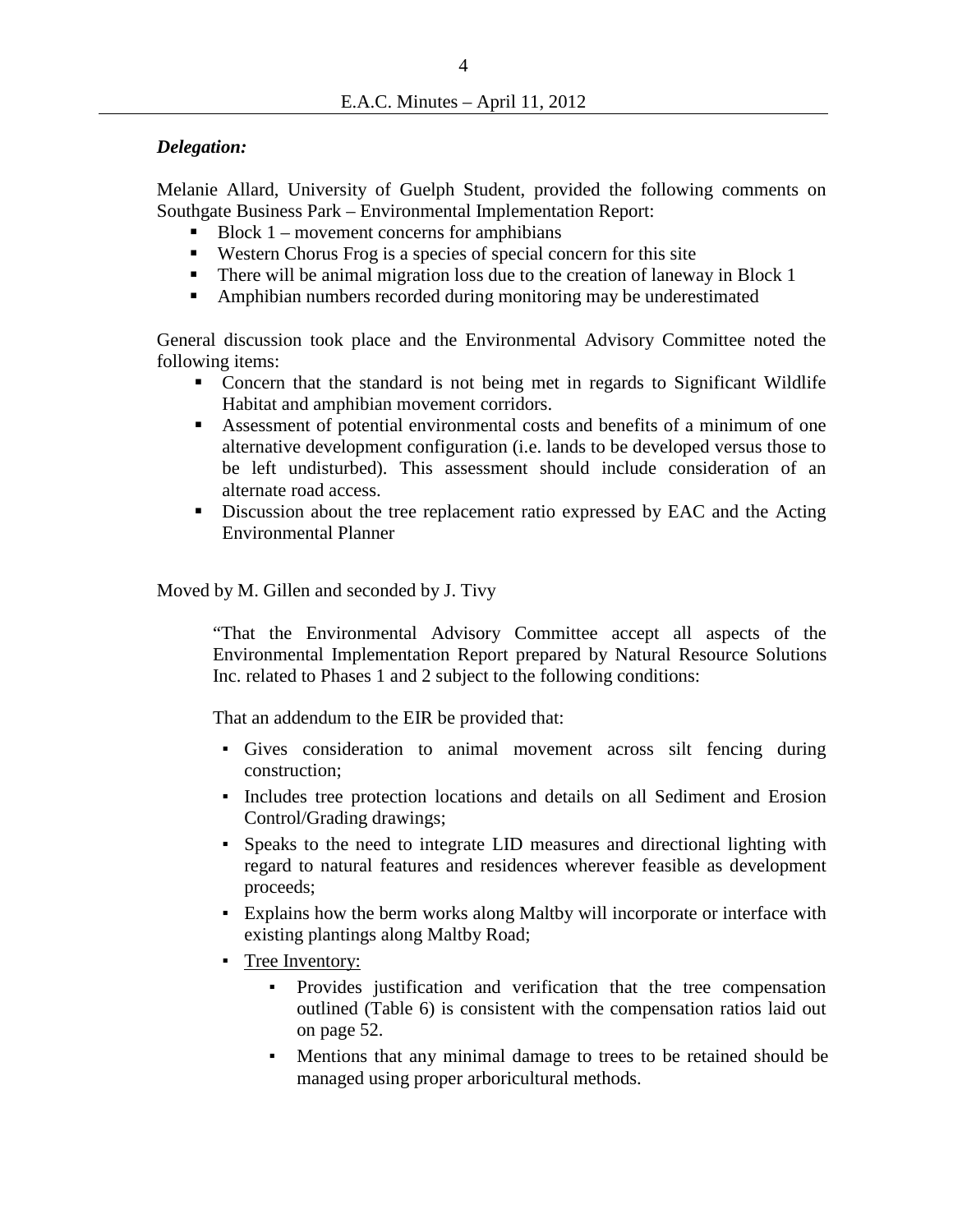- Pedestrian Trails:
	- Ensures any comments from the City of Guelph Parks Planner, regarding Property Demarcation, the Proposed Trails and associated items such as signs, are addressed, including alternate trail alignments with regard to animal movement corridors and/or significant wildlife habitat.
- Ensures any comments from the GRCA (dated March 27, 2012) are addressed. Specifically:
	- Addresses concerns regarding the naturalized corridor and Block 2, north of Option A of the naturalized corridor easement, that appears to create developable lands without access, and any associated concerns about this resulting in encroachments into the naturalized corridor.
- Monitoring: Revises the monitoring requirements so that Phases  $1 \& 2$  and Phase 3 are addressed separately.
- Adds a note that during Construction Sighting Protocols include the information that will be distributed to those working on the site to familiarize them with the SAR on the site, and that this information may need to be updated annually to incorporate any changes that the federal/provincial governments make to the species that are listed and occur on site."

**Motion Carried -Unanimous-**

Moved by C. Parent and seconded by B. Mungall

"That the Environmental Advisory Committee Defer all aspects of the Environmental Implementation Report prepared by Natural Resource Solutions Inc. related to Phase 3 (Block 1) subject to the following conditions:

- In light of the findings of the 2010 salamander monitoring movement study, more comprehensive consideration should be given to Significant Wildlife Habitat, specifically amphibian movement corridors, from both a policy and an implementation perspective.
- Specifically:
	- A summary of current applicable policies related to Significant Wildlife Habitat (including adjacent lands) and specific measures to address this policy;
	- Identification of specific corridors for amphibian movement;
	- Review of opportunities and constraints to development within the Phase 3 lands including the provision of road access;
	- Assessment of potential environmental costs and benefits of a minimum of 1 alternative development configuration (i.e. lands to be developed versus those to be left undisturbed). This assessment should include consideration of an alternate road access;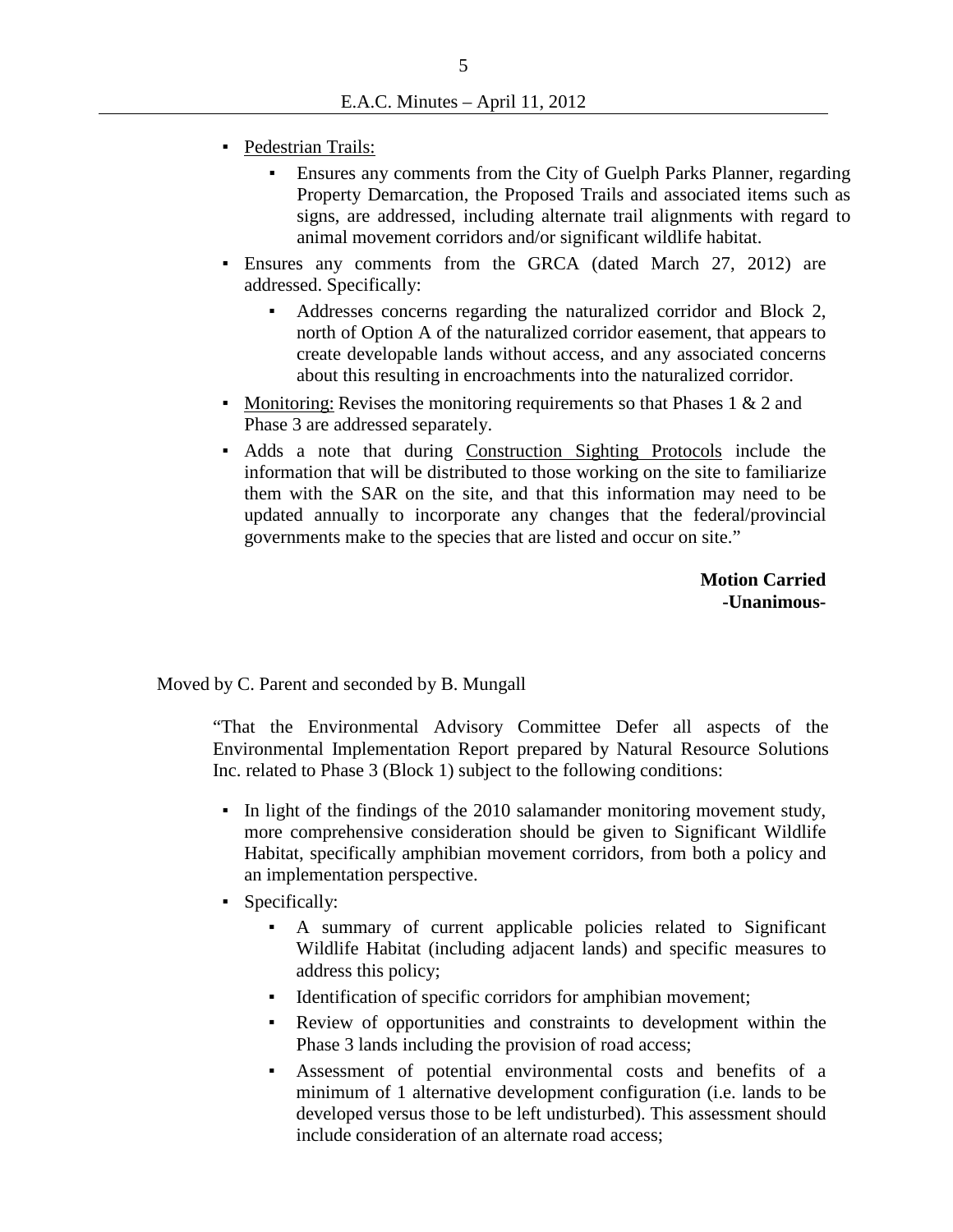- Provides clarification on how wildlife will be deterred from entering CSP drainage pipes, and whether the OREG were consulted on the number, location and design of culverts as well as existence of CSP pipes, and any potential impacts they might have on wildlife;
- Consideration of the most current information related to culvert use by amphibians, and designs most likely to support movement in the context of anticipated development such as twinned culvert designs and increasing the size of the proposed CSP (drainage culverts);
- Potential for additional restrictions on the uses of development to address identified ecological sensitivities in the area.
- Consideration of directional lighting for all outdoor lighting within Phase 3 lands including roads, parking lots and buildings.
- That all relevant comments from the GRCA (dated March 27, 2012) are addressed. Specifically:
	- The concrete headwalls identified in Section 9.1.1, in the laneway into Block 1, are a minimum height of 50-60cm, therefore conflicting with table #10 Wildlife Culvert Comparison identified a wall height of 46 cm. Please clarify and update."

**Motion Carried -Unanimous-**

## **2. Correspondence and Information**

#### **3. Approval of Minutes from March 07, 2012**

• Defer to next meeting.

#### **4. Next Meeting**

Next meeting will be May 09, 2012.

The meeting was adjourned at 11:10 p.m.

**CHAIRMAN**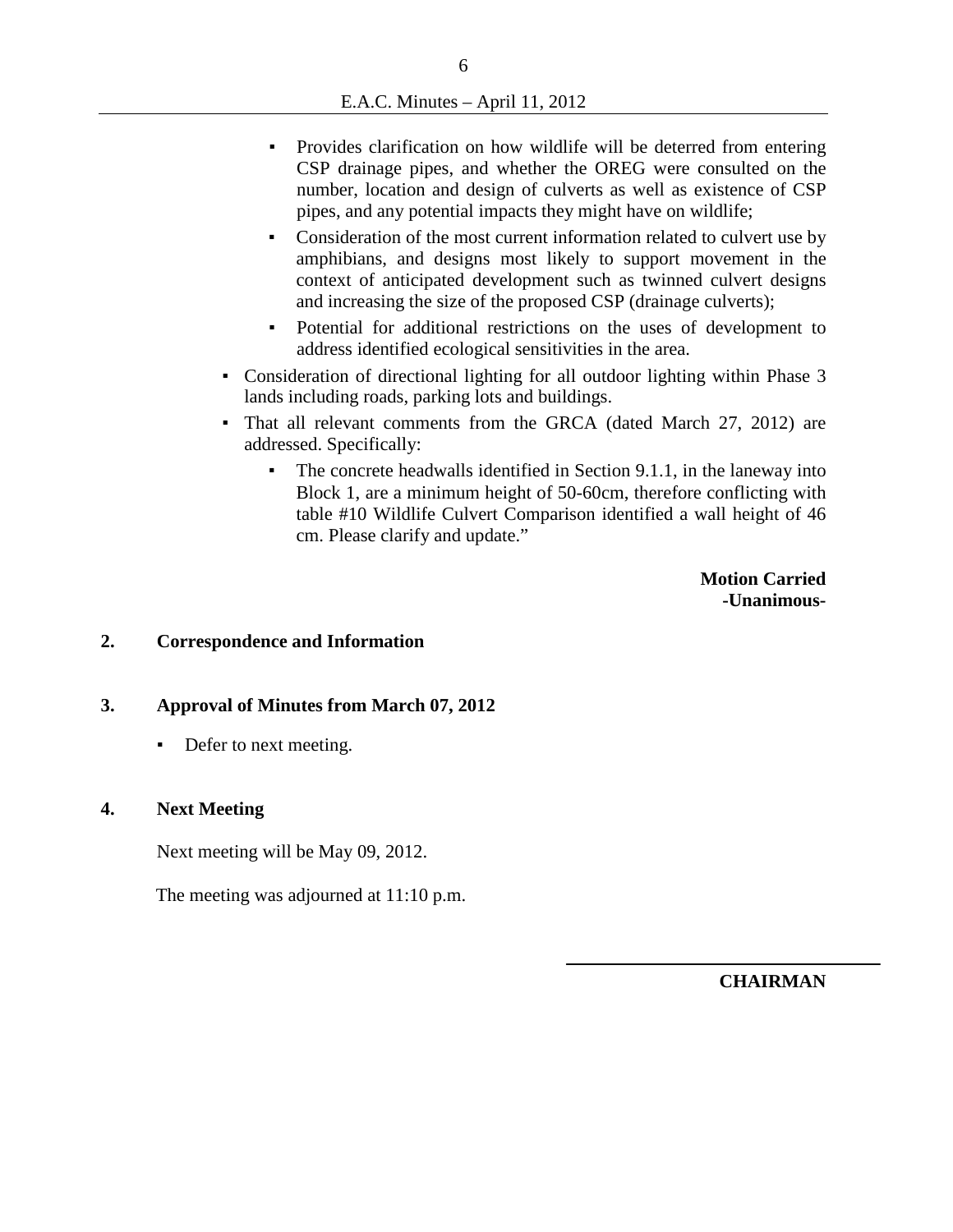# **INTERNAL MEMO**



| <b>SUBJECT</b>                                      | Southgate EIR EAC Minutes from April 11, 2012<br><b>Motion for Consideration of Alternate Road Access</b>                   |
|-----------------------------------------------------|-----------------------------------------------------------------------------------------------------------------------------|
| <b>FROM</b><br><b>DIVISION</b><br><b>DEPARTMENT</b> | Margot Ursic, Interim Environmental Planner<br><b>Planning Services</b><br>Planning & Building, Engineering and Environment |
| TO                                                  | <b>EAC Members</b>                                                                                                          |
| DATE                                                | June 26, 2012                                                                                                               |

Dear EAC Members,

At last April's EAC meeting the EIR for Southgate Business Park (23T-06503) was considered. This is a substantial and complex document, and your questions and input at this meeting were greatly appreciated.

 $\bot$  , and the contribution of the contribution of the contribution of the contribution of the contribution of the contribution of the contribution of the contribution of the contribution of the contribution of the contri

Ultimately, it was decided by EAC at this meeting (and by the City) that a portion of the EIR (Phase 2) would be approved with some conditions and that a portion (Phase 3) would be deferred to allow for more comprehensive consideration of potential approaches for addressing the unique wildlife sensitivities on this site.

As part of the motion for deferral, there was a specific request that alternatives for Phase 3 "include consideration of an alternate access road". Initially I agreed that this was worthy of exploration, however I have since been made aware that an alternate road access was already explored through the original draft EIS for this site and rejected by the City, GRCA and EAC (at that time) based on a fulsome review of the anticipated environmental impacts.

I have also consulted with City Engineering staff who have confirmed that an alternate access through the old farm laneway between the string of Provincially Significant Wetlands would need to be a City road (and therefore wider than the current private laneway proposed off Maltby) and would require a secondary access down to Maltby (adjacent to the wetlands), which would introduce some additional impacts to address.

Finally, although the GRCA was willing to re-examine the feasibility of an alternate access point, they indicated that this alternative would be in contravention of their policies, and as such would likely not be approved by their Board unless it could be clearly demonstrated that this option was likely to result in much less harm to the regulated wetlands than the current draft alternative. The consulting Ecologists on this project have indicated that based on their knowledge of this site (which they have studied extensively in support of the EIS and EIR and related monitoring), they do not anticipate that changing the access from the current proposed private laneway off Maltby to the old farm laneway between the wetlands would result in less ecological impacts on the whole, and that (assuming it is appropriately designed and mitigated), the current proposed private laneway off Maltby likely